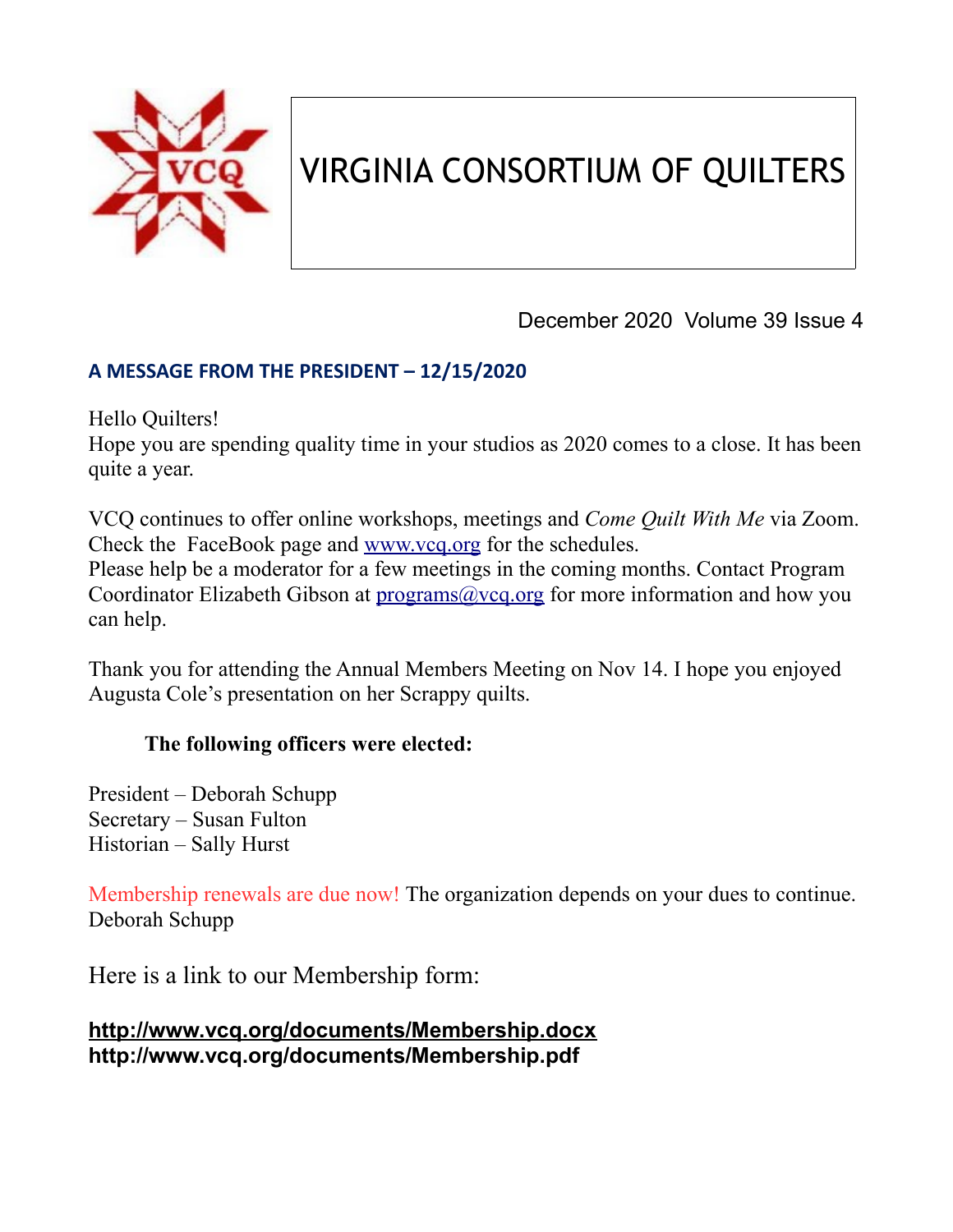

### *YOUR BOARD OF DIRECTORS*

## **Board & Area Reps 2020**

| <b>Board Position</b>                         | <b>Name</b>             | <b>Phone</b> | E-mail                |
|-----------------------------------------------|-------------------------|--------------|-----------------------|
| <b>President</b>                              | <b>Deborah Schupp</b>   | 540-604-0988 | president@vcq.org     |
| <b>VP</b>                                     | <b>Sue Price</b>        | 703-569-7421 | vicepresident@vcq.org |
| <b>Secretary</b>                              | <b>Susan Fulton</b>     | 804-633-5962 | secretary@vcq.org     |
| <b>Treasurer</b>                              | <b>Karen Brewster</b>   | 703-732-6283 | treasurer@vcq.org     |
| <b>Membership</b>                             | <b>Karin McElvein</b>   | 757-572-1569 | membership@vcq.org    |
| <b>Historian</b>                              | <b>Sally Hurst</b>      | 434-248-6212 | historian@vcq.org     |
| <b>Programs</b><br><b>Teacher Contracting</b> | <b>Elizabeth Gibson</b> | 703-481-6879 | programs@vcq.org      |
| <b>Programs</b><br><b>Class Registration</b>  | Debi Harding            | 757-615-7758 | programs@vcg.org      |
| <b>Facilities</b>                             | <b>VACANT</b>           |              | facilities@vcq.org    |
| <b>Newsletter</b>                             | <b>Kathy Gray</b>       | 703-361-6471 | newsletter@vcq.org    |
| <b>Web Mistress</b>                           | <b>Mary Grogan</b>      | 202-262-0142 | maryg@infovisions.org |
| <b>Publicity</b>                              | <b>VACANT</b>           |              | publicity@vcq.org     |
| <b>Celebration Chair</b>                      | <b>Sue Price</b>        | 703-569-7421 | celebration@vcq.org   |
|                                               | <b>Deborah Schupp</b>   | 540-604-0988 | celebration@vcq.org   |
| <b>Community Service</b>                      | <b>Karin McElvein</b>   | 757-572-1569 | Karinlisa7@gmail.com  |
| <b>Documentation</b>                          | <b>VACANT</b>           |              |                       |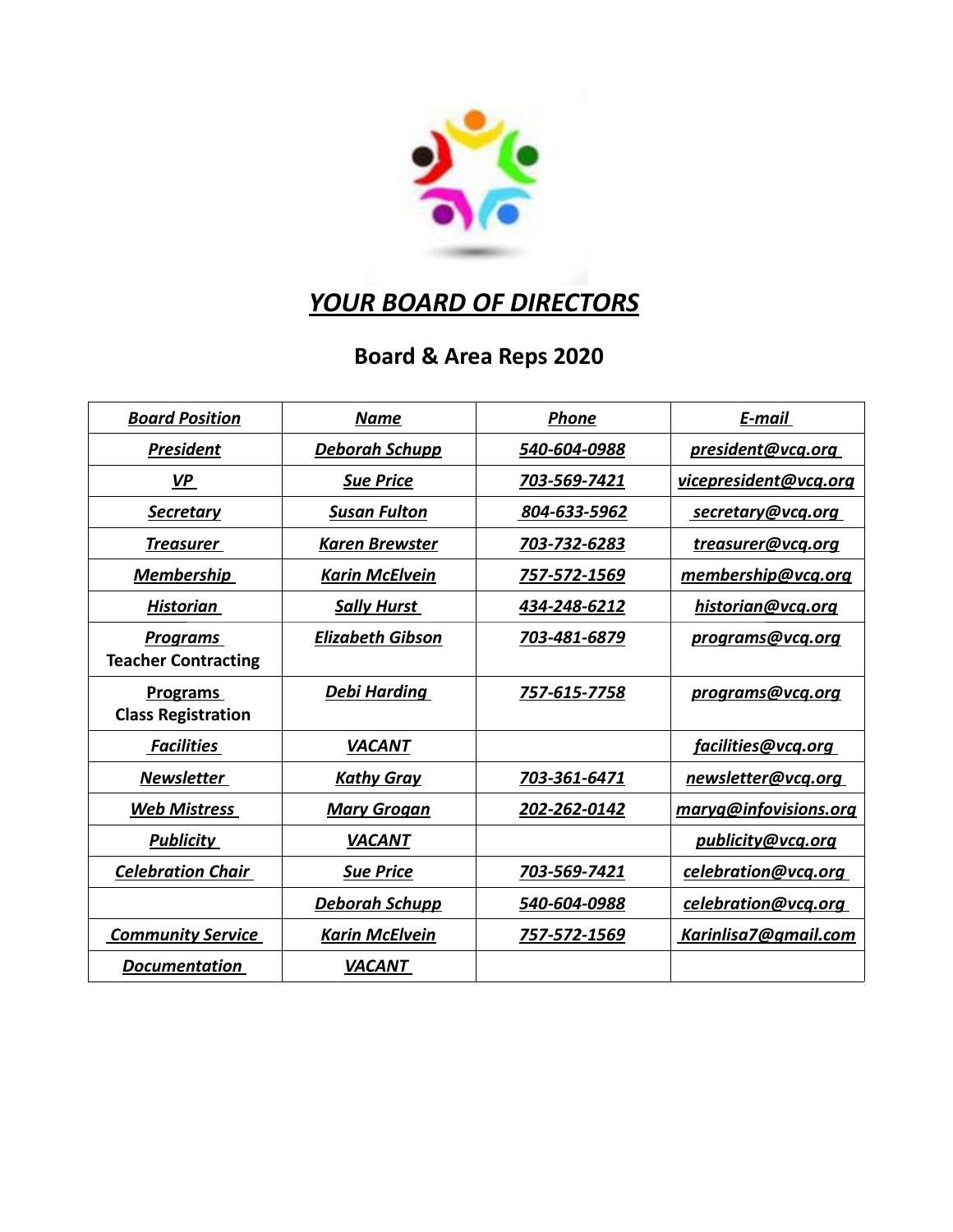| Northern VA               | <b>Kathy McCrea</b>   | 703-425-1829 | kathy.mccrea@cox.net  |
|---------------------------|-----------------------|--------------|-----------------------|
| <b>Shenandoah Valley</b>  | <b>Elaine Breiner</b> | 937-239-4891 | esbreiner51@yahoo.com |
| Southern Shenandoah       | <b>Kelly Zuber,</b>   | 540-309-0317 | kzuber@cox.net,       |
| <b>Culpeper-Lynchburg</b> | <b>Phyllis Keesee</b> | 804-690-4843 | jophee@aol.com 5      |
| <b>Richmond</b>           | <b>VACANT</b>         |              |                       |
| <b>Fredericksburg</b>     | <b>VACANT</b>         |              |                       |
| <b>Southwest</b>          | <b>Sue Whitney</b>    | 540-297-7267 | whit2inva@gmail.com   |
| Peninsula                 | <b>Bonnie Timm</b>    | 757-483-4909 | leabo1@charter.net    |
| <b>Tidewater</b>          | <b>Debi Harding</b>   | 757-615-7758 | Debi.Harding@usi.com  |

### **TREASURER'S REPORT**

as of December 1. 2020 Checking \$4,483.14

Money Market \$20,799.74

Karen Brewster

VCQ hopes to again soon schedule meetings all over the state. If your guild would like to sponsor a meeting contact one of the Board members. If you know of a quilting teacher we would be interested in, please contact Elizabeth Gibson, Programs Chair/Teachers at programs@vcq.org or 703-481-6879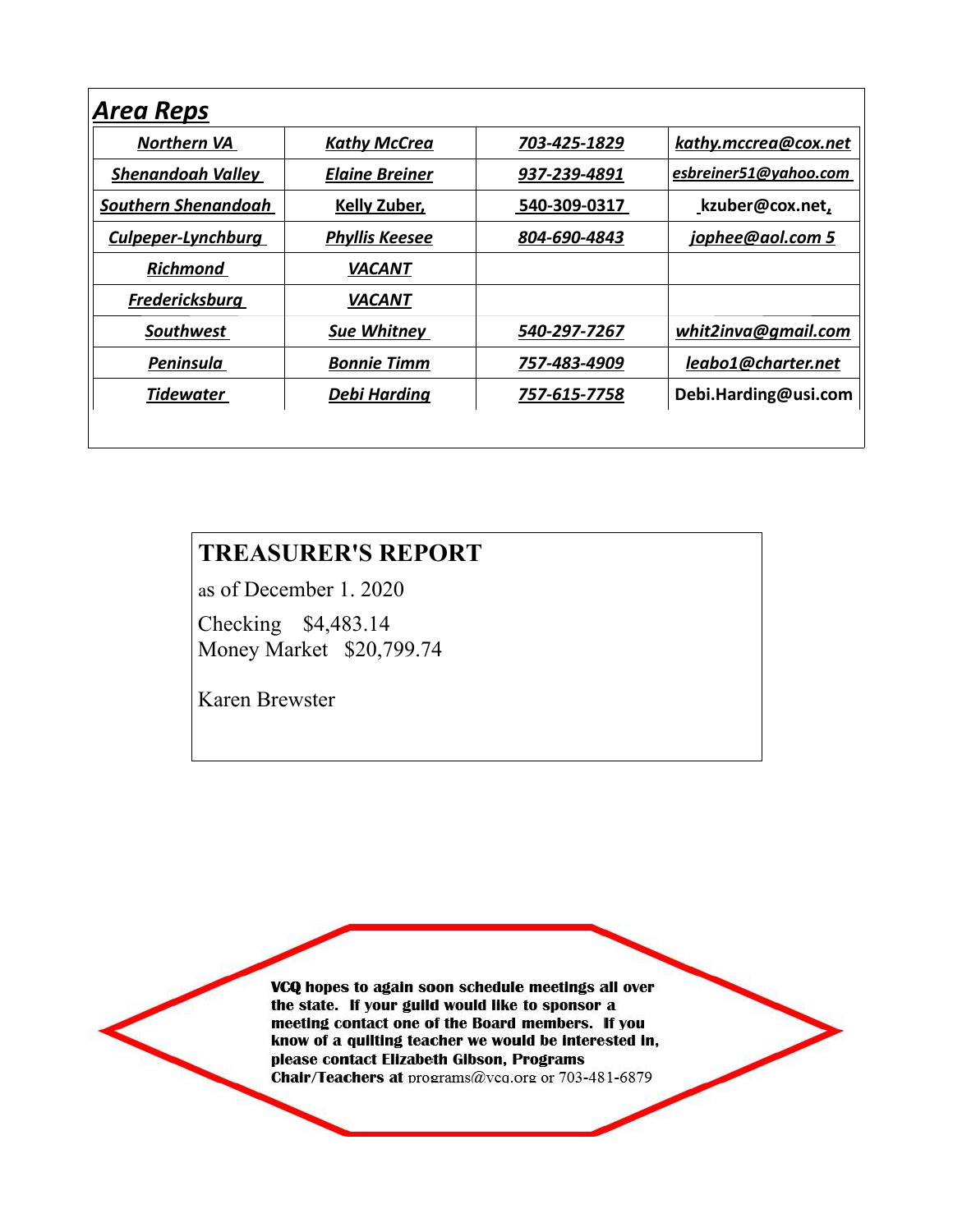#### **A MESSAGE regarding MEMBERSHIP**

The current membership is 225 members. We have had 13 new members this year. 136 of you need to renew your membership before **12/31/2020.**

**We now have wonderful virtual classes and Come Quilt with Me. Be sure to check out our Facebook page for updates.** 

**Karin McElvein, Membership**

#### **A MESSAGE from PROGRAMS**

VCQ is sponsoring *Come* Quilt *with Me* monthly, every third Saturday (except December) from 9-12. Log in information for CQWM is in the "members only" section of the website. Log in information for the members only section is on the back of your membership cards. *Please do not share the password or log in information* **on social media or by email as they are not secure** *.* **Elizabeth Gibson**



| <b>Advertising</b><br>For Newsletter per Issue &<br><b>Roster</b> |            |
|-------------------------------------------------------------------|------------|
|                                                                   | Newsletter |
| Business Card-2"x3.5"                                             | \$10.00    |
| 1/4 Page-5.25"x4"                                                 | 15.00      |
| 1/2 Page-5.25"x 8"                                                | 30.00      |
| Full Page-8" x 10.5"                                              | 50.00      |
| Classified Ad (50 word max -                                      |            |
| Newsletter only)                                                  |            |

Send ads to newsletter@vcq.org and check made out to VCQ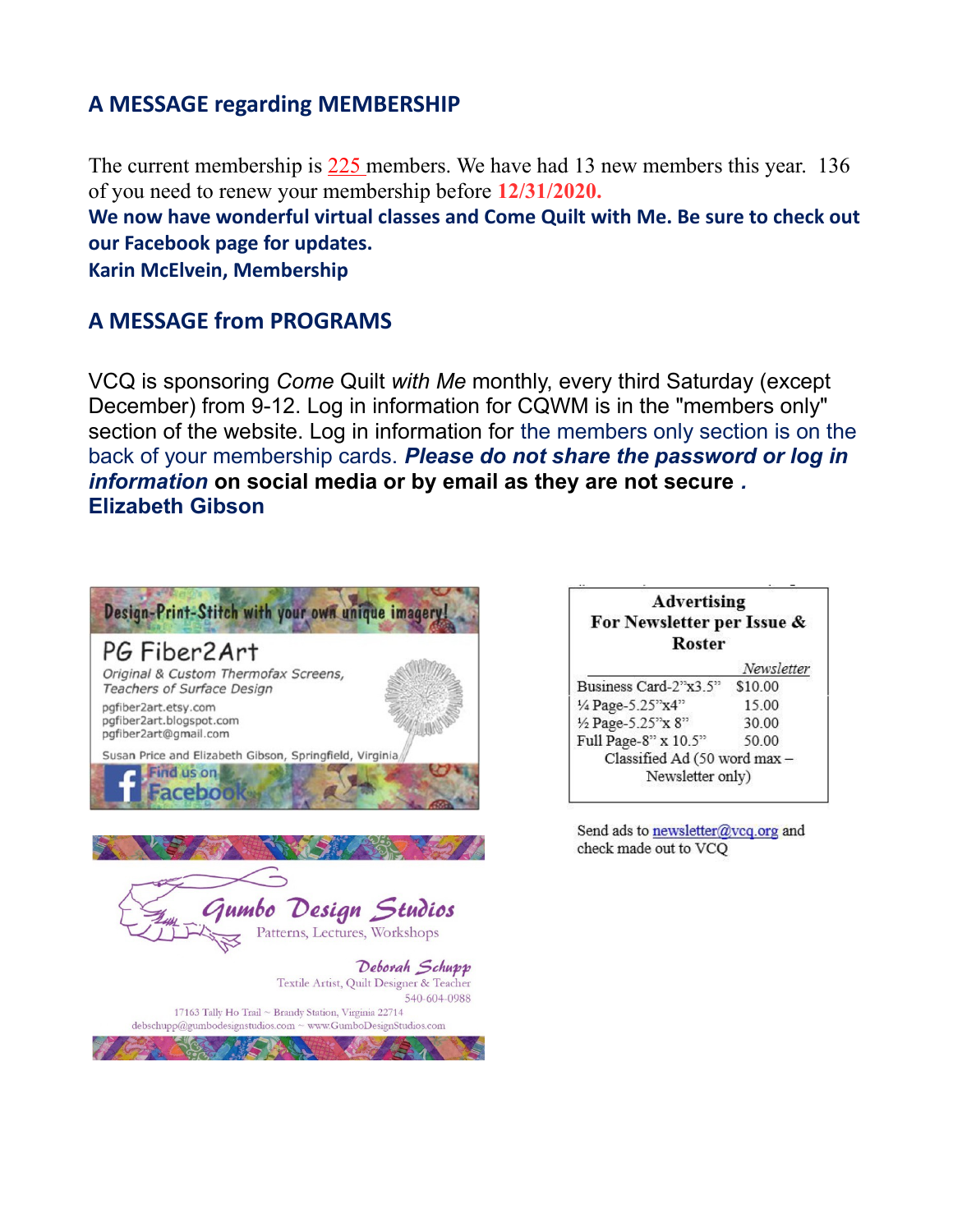

### **A MESSAGE regarding CELEBRATION 2022**

Eight teachers for Celebration 2022 are now under contract for a fun-filled weekend at Smith Mountain Lake on April 28 – May 1, 2022. Seven of these teachers were previously contracted for 2020, only 1 has changed. The newly added classes will be on ruler quilting with a domestic machine, so if that is something you have wanted to learn, this will be a great opportunity! We have also changed one of Gyleen Fitzgerald's classes, and one of Patty Murphy's, so if you were set on signing up for the same classes as before, well, you may be reevaluating your choices! The Celebration brochure with all the details will be published in August of 2021 and registration will begin at that time. So mark the dates on your calendar and join us at our 2022 retreat! Susan Price celebration  $\omega$  vcq.org

## **Look for the VCQ ad in the January 2021 issue of the Virginia Register – the quilting/sewing issue.**

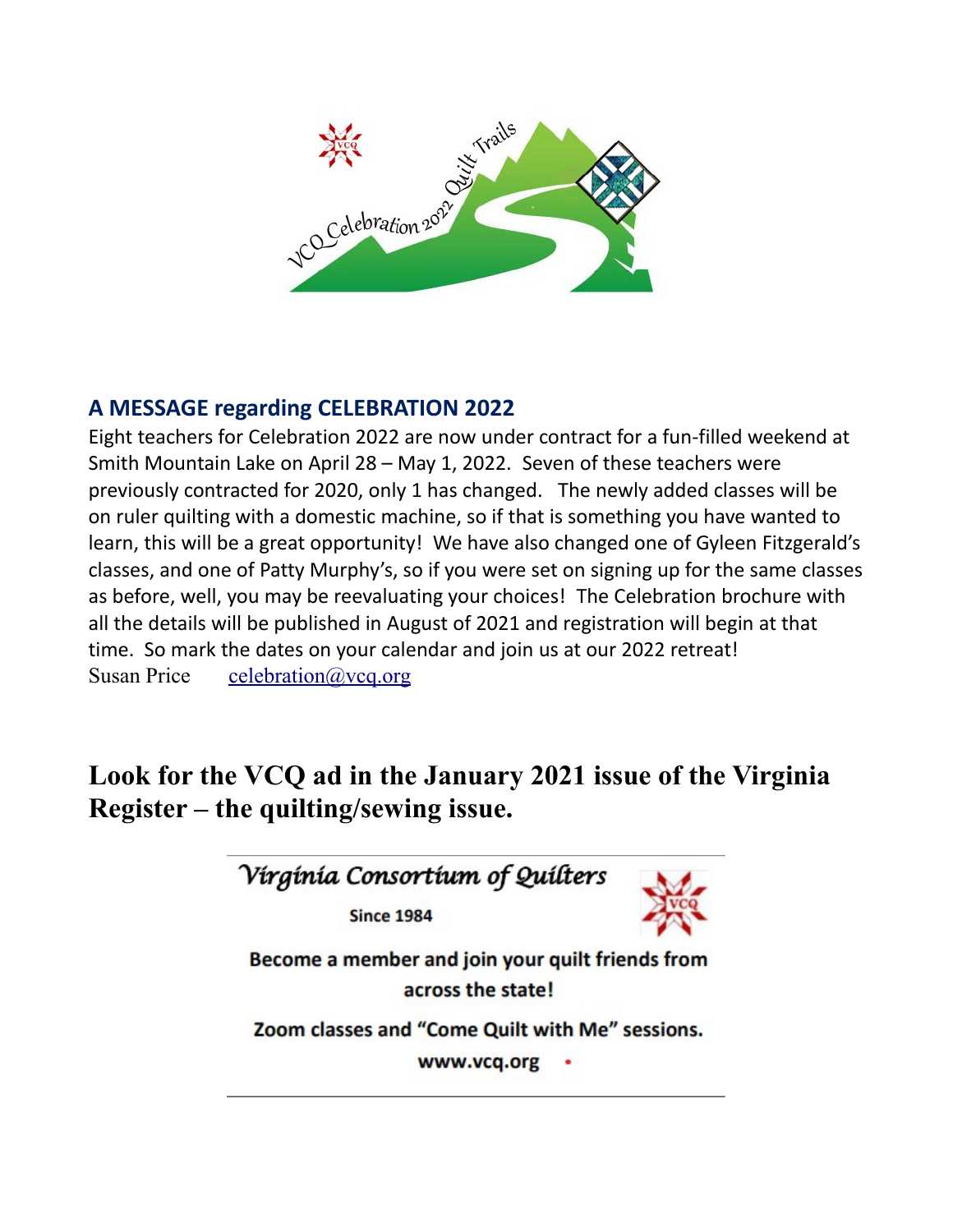

We have done it again. Hats off to VCQ. We have won the **Hopes and Dreams** challenge as a guild. I will be picking up more goodies for us this week. I still have some from last year to share. Hopefully we can all get together in 2021 and I will bring it all so everyone can help themselves. You can mail bassinet covers to me and or quilts and I will deliver them to Quilters Dream Batting or the hospital. Thank you everyone, Karin

**QUILTS**: Have you finished all your UFO's? Would you like to make a charity quilt while you are sheltering at home? Susan Price has 12 quilt kits cut for our charity project that are ready to be sewn, all that needs to be added is batting. She is willing to mail you a kit if you are interested. Contact her at vicepresident  $\omega$  vcg.org to provide contact information.

## **Charity quilts are being donated to the ALS Hopes and Dreams quilt challenge.**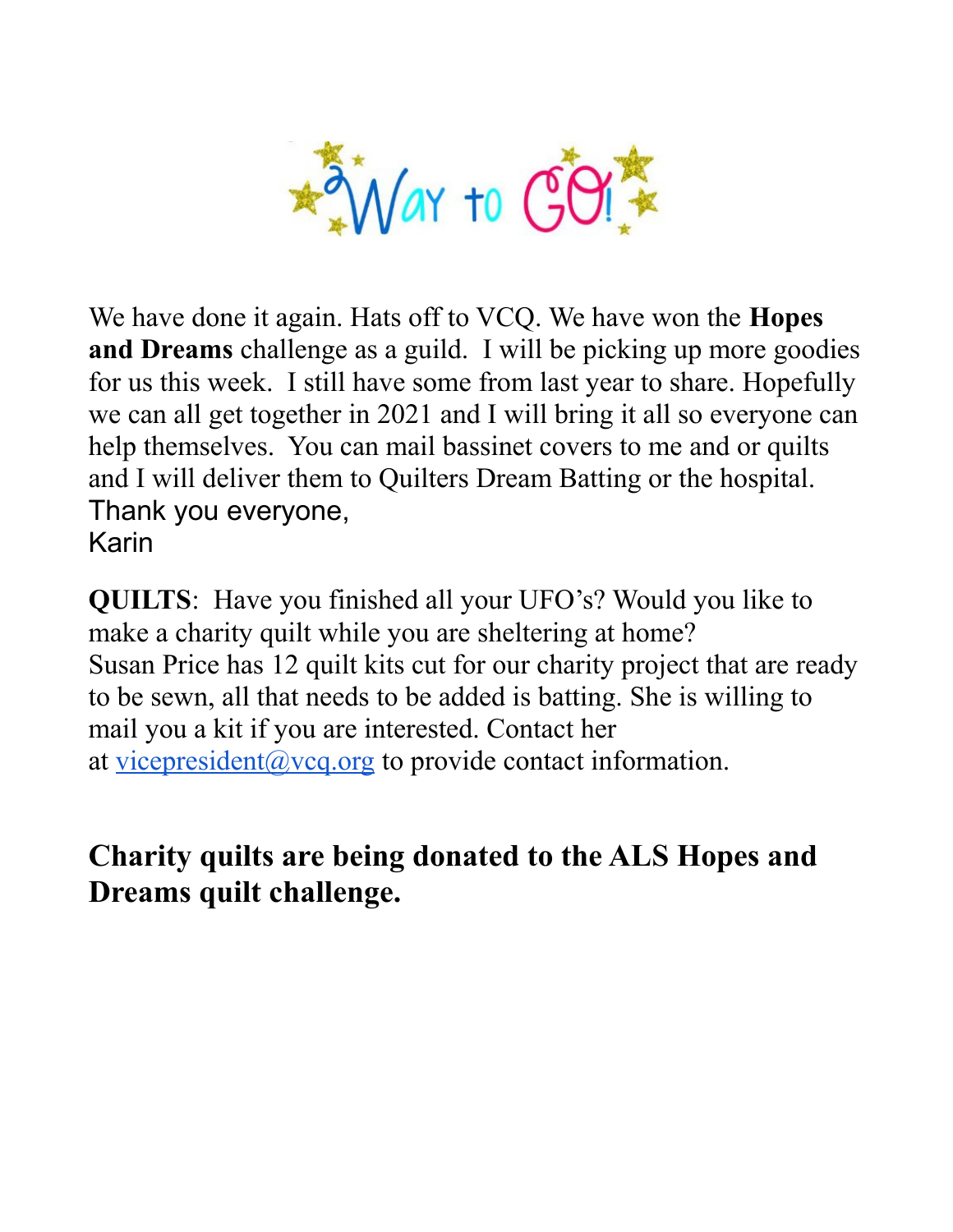**Have you been sorting your fabric and organizing your stash during the lock down? Did you find some novelties? Here a quick, easy and useful project that will use some of that stash up while contributing to our community. No need to prewash the fabrics – the hospital will do that after receiving our donation!**

# **Bassinet/Mattress Cover for Children's Hospitals**

Finished dimensions: 20" x 28" Cut 1 piece, 42" wide or WOF (width of fabric) by 29" long.

- 1. Fold fabric in half right sides together so 29" edges match.
- 2. Sew  $\frac{1}{4}$  seam across one short end (21") to within  $\frac{1}{4}$  of end, turn and continue on long edge, backstitching at beginning and end.
- 3. Finish raw edges of seam allowances with zigzag or other overedge stitch.
- 4. Turn raw edge of opening  $\frac{1}{2}$ " to the wrong side and press. Turn over one more time and stitch along the edge to hold in place.
- 5. Turn right side out and press.

French seams

- 1. Fold fabric in half wrong sides together so 29" edges match.
- 2. Sew 1/4" seam across short end (21") to within ¼" of end, turn and continue along long side, backstitching at beginning and end.
- 3. Turn so wrong sides are together, carefully pressing it flat.
- 4. Sew (encasing previous seam) using a 3/8" seam allowance.
- 5. Turn raw edge of opening 1/2" to the wrong side and press. Turn over one more time and stitch along the edge to hold in place.
- 6. Turn right side out and press.

Karin McElvein is collecting both the quilts and bassinet covers. Contact her at [membership@vcq.org](mailto:membership@vcq.org)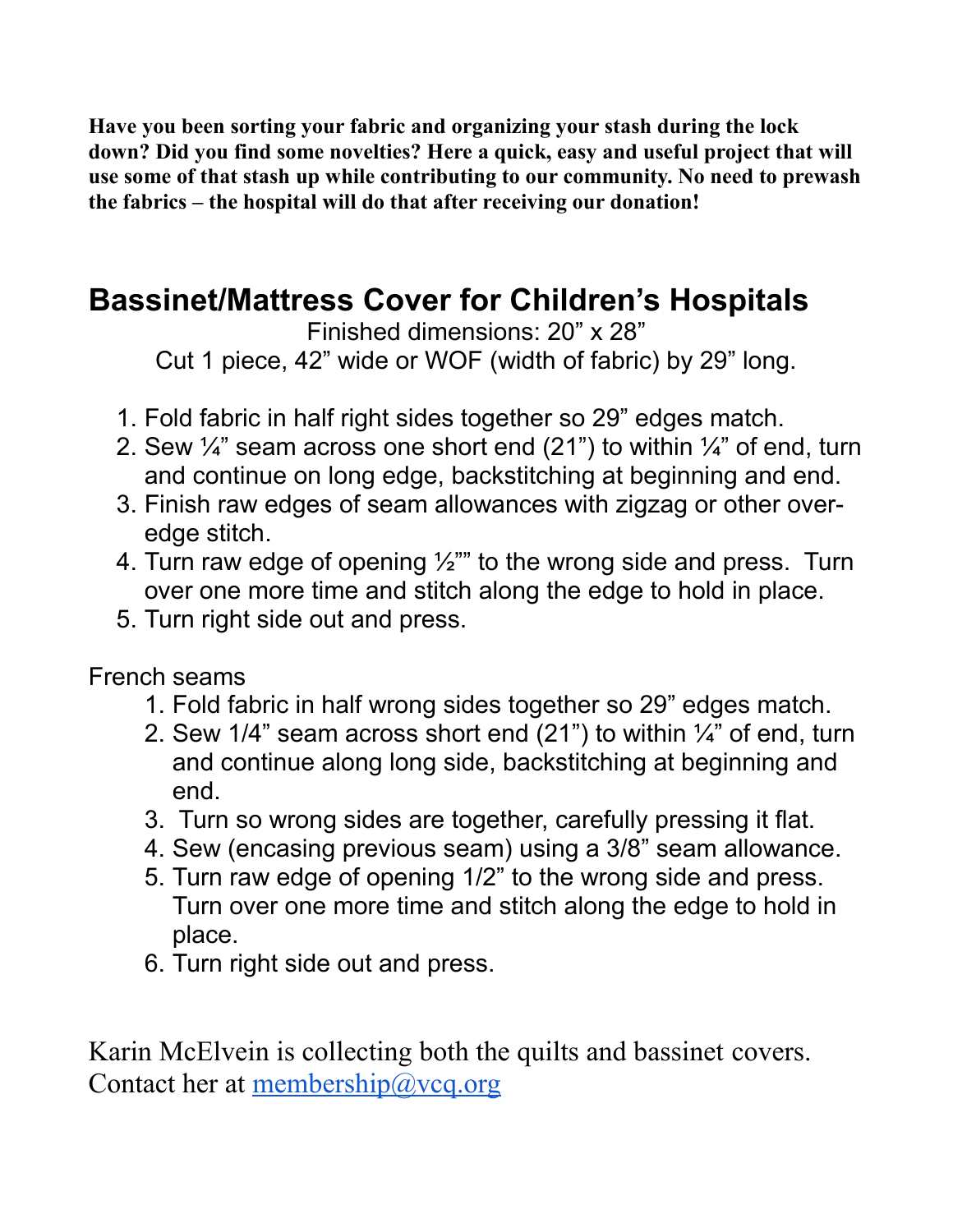



### **ALS Charity Block - Sawtooth Star Blocks**

The Hopes & Dreams for ALS research sponsored by Quilters Dream Batting continues. VCQ members turn in blocks to be made into a colorful top. This top is donated and money raised goes to ALS research.

Please make 8" finished Sawtooth Star blocks in white and a tone-on-tone color or solid color to be made into a donation quilt for ALS.

Keep the colors bright so this will be a happy quilt to help the recipient smile.

When you have made a couple, please send to:

Deborah Schupp, 17163 Tally Ho Trail, Brandy Station, VA 22714

Make the center and the star points in one color. Make the background in white. **OR** 

Make the center and the star points in white and the background in the one color.

Cut  $1 - 4\frac{1}{2}$ " square for center of the star

- $8 2\frac{1}{2}$ " squares for star points
- $4-2\frac{1}{2}$ " x 4 ½" rectangles for background
- $4 2\frac{1}{2}$ " squares for background

To make the block, use the stitch and flip method to create four flying geese units. You can find instructions for this method on the internet and in numerous quilt books.

Arrange the 2  $\frac{1}{2}$ " background blocks in the corners and the 4  $\frac{1}{2}$ " center block in the star fabric. Sew the units into rows and the rows into the star block.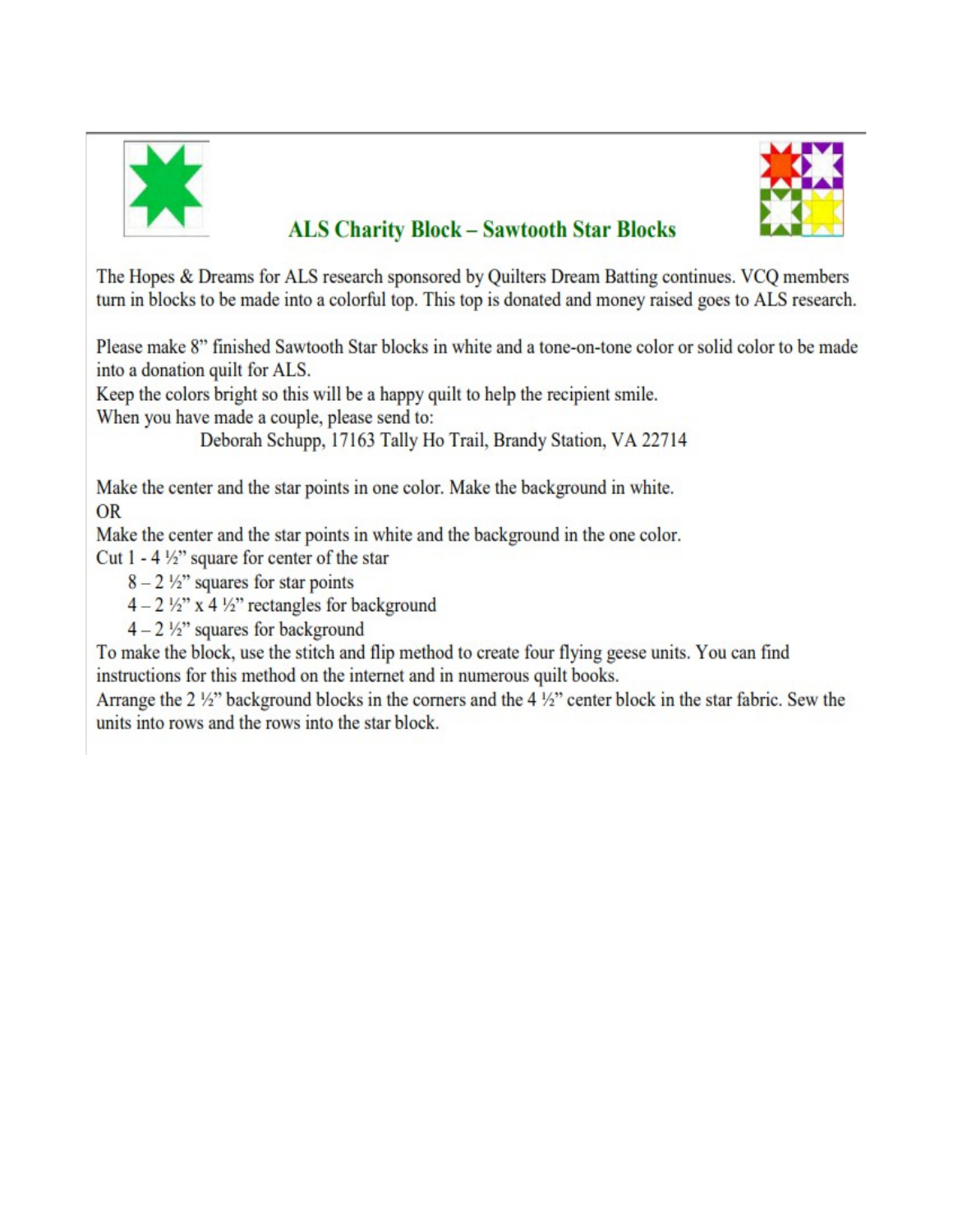**January VCQ Virtual (via Zoom) Workshop** 



### **MASTERING THE MARINER'S COMPASS With Paula Golden**

**Saturday. January 9, 2021**

 **9 AM-12 noon**

**To enroll in the class go here: [http://www.vcq.org/class\\_review.php?class\\_id=3](http://www.vcq.org/class_review.php?class_id=3)**

**Class Fee per student VCQ Member: \$50 Non-member class fee: \$60** 

**to join VCQ, please go here <http://www.vcq.org/documents/Membership.docx> http://www.vcq.org/documents/Membership.pdf**

**Space is limited**

**Closing date for registration: 12/24/20 extended to 1/2/2021**

**Cancellation policy: Classes canceled after 12/24/20 will not be refunded.** 

**Email: paulacgolden@comcast.net**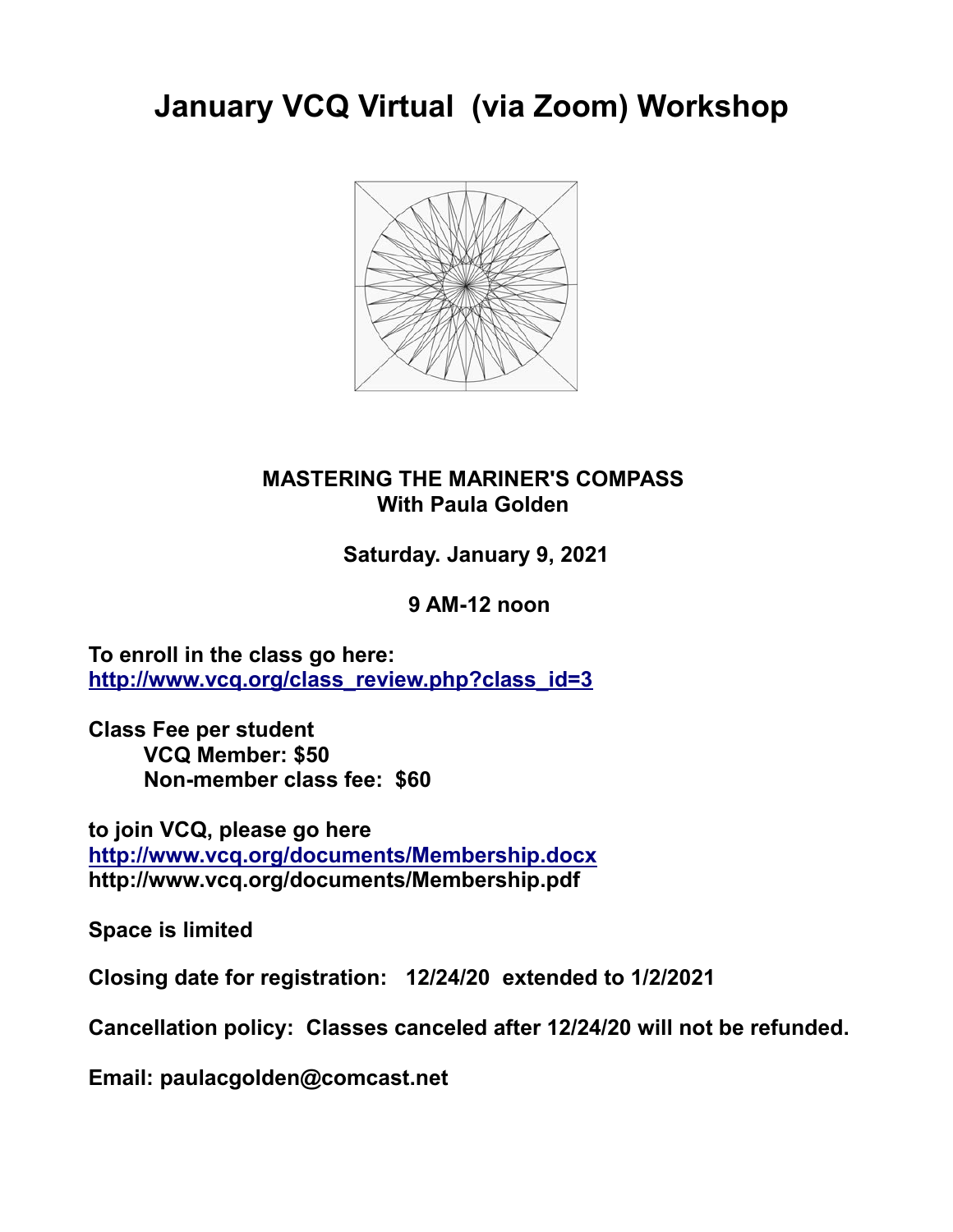#### **Class Description**

Have you ever heard that drafting and piecing a Mariner's Compass was difficult? Following Paula's detailed instruction you will find that this is only a myth! You will learn how to draft a Mariner's Compass in circle, oval and offcenter formats. If you know how to use a pencil and a ruler, this class is for you! Add in a compass and an eraser and it becomes as easy as 1, 2, 3! Drafted designs may be used for the center of a medallion quilt, a pillow or one of many blocks in a quilt. Paula will explain how to turn a Mariner's Compass design into a paper foundation piecing pattern.

Join the many cultures that have shared their delight of this circular design over the centuries. Paula's step-by-step process and clear handouts will have you sailing the seas!

### **Supply List:**

Mechanical pencil and eraser Tracing paper "C-Thru ruler: 18" (B-85 or B-95 available from [www.amazon.com\)](about:blank) Compass Drawing paper: one pad, 11" x 14" or larger Pencils: red, blue and green Pencil sharpener Scotch tape Sense of adventure



### **About your teacher**

Paula relishes sharing the history, techniques and art of quilting with students of all ages. Her forty-year passion for all aspects of quilting encourages students to explore their own creativity in a positive, nurturing environment. While following a pattern can be a challenge, the advantage is that Paula has developed a wellstocked toolbox of tricks and techniques to solve most design concerns. She teaches nationally and internationally, has had patterns and quilts in a variety of publications and quilts in private and public collections.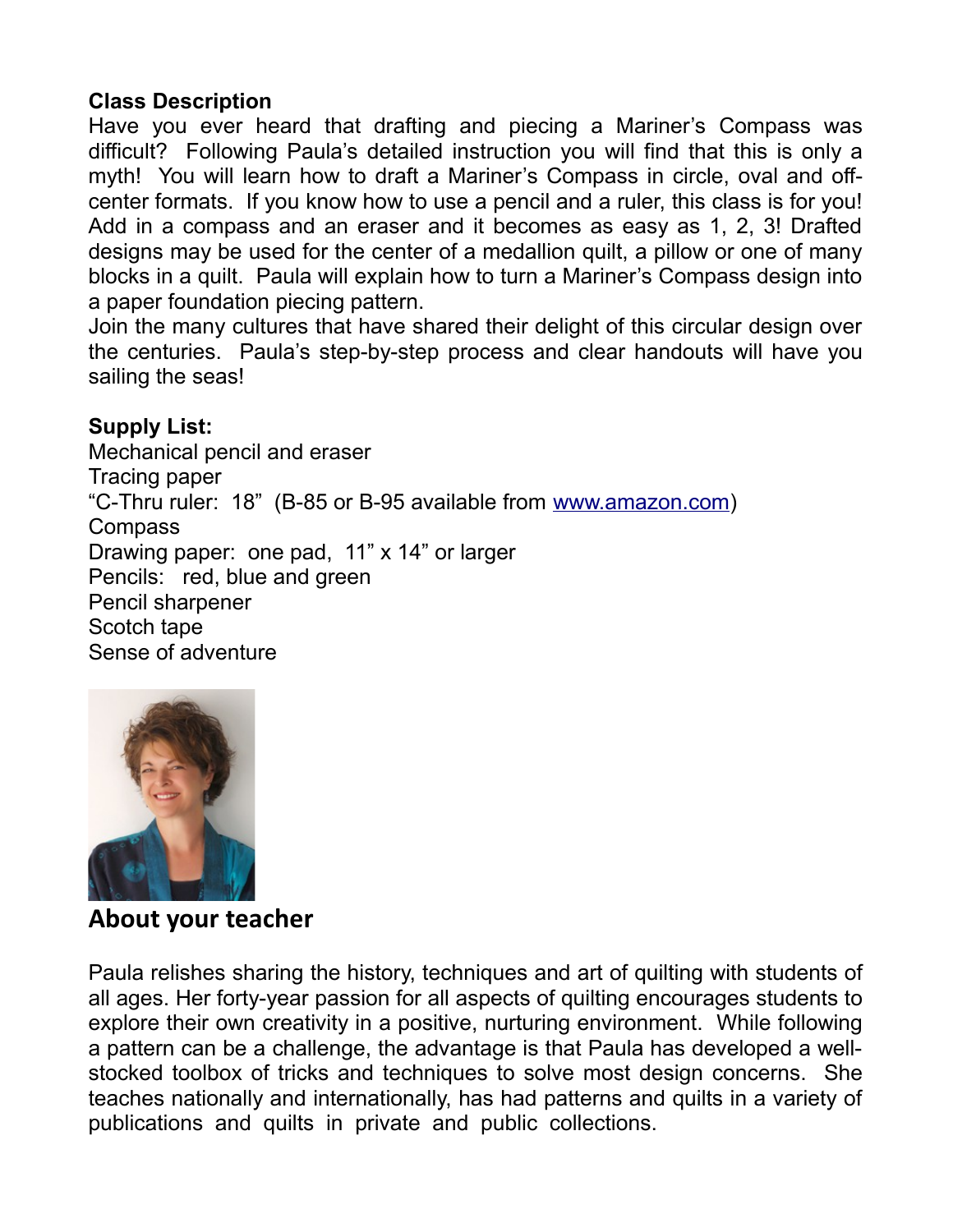# *QUILTING EVENTS AROUND THE STATE*



The 2020 AQSG Seminar which was to be hosted by the Virginia Quilt Museum in Harrisonburg, VA was postponed until 2021. If you were planning to attend you will have the opportunity next year. The museum will again be looking for helpers and sponsors.

AQSG also produces an online quarterly publication for members called Blanket Statements. You can access the latest 2020 issue

at [https://americanquiltstudygroup.org/docs/ForMembers/BStatements144.pdf.](https://americanquiltstudygroup.org/docs/ForMembers/BStatements144.pdf)

# McLean Textile Gallery

Opening in December, the new McLean Textile Gallery, located in downtown McLean, Virginia, is excited to display the best of fiber art that can be hung on the wall. Quilting, weaving, felting, knitting, silk painting... The Gallery will showcase the best of what fiber artists can create!

Work from one artist, or self-selected group of artists, will be exhibited during each four-week long show. A group may be 2 or more artists, submitting a single application.

This call is open for exhibitions during 2021. The artist(s) must live within driving distance of McLean, Virginia, to install and deinstall the artwork, with the assistance of Gallery staff.

Jurors are Eileen Doughty and Cindy Grisdela.

Complete information and the online entry form are at [https://www.callforentries.com/the-mclean-textile-gallery-regional-call-for-wall](https://www.callforentries.com/the-mclean-textile-gallery-regional-call-for-wall-hung-fiber-art-solo-or-group-exhibitions.html)[hung-fiber-art-solo-or-group-exhibitions.html](https://www.callforentries.com/the-mclean-textile-gallery-regional-call-for-wall-hung-fiber-art-solo-or-group-exhibitions.html) Deadline is December 31.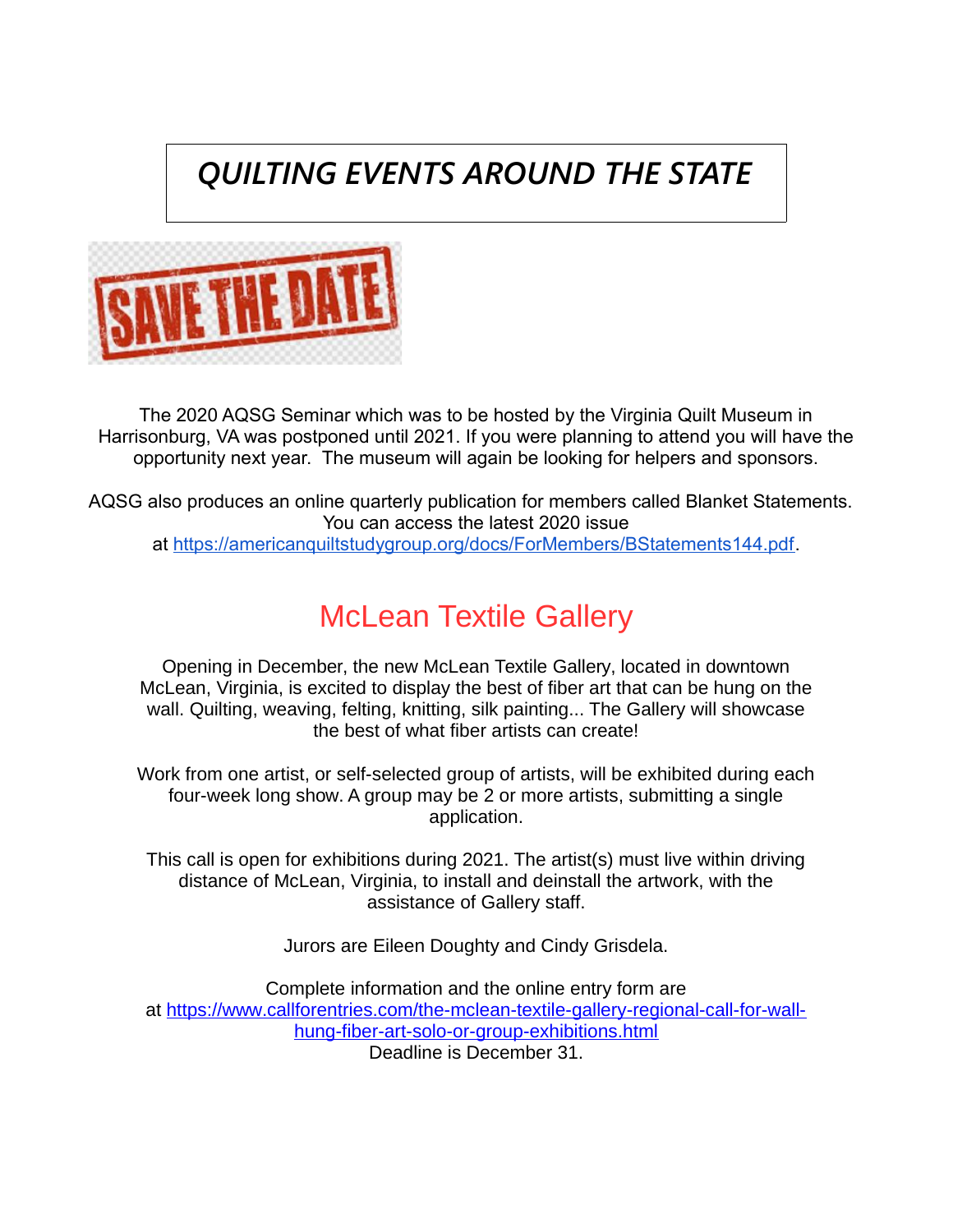

In November, the Virginia Quilt Museum introduced *Reds and Greens: Threads of Winters Past.* This new exhibit features quilts from our permanent collection and has been extremely popular so far.

Visit us before December 19, 2020 to see this exhibit before we close for the winter.

Can't make it to the museum? Don't worry, we are currently in the process of filming and editing our virtual tour!



Coming this month!

In December the Virginia Quilt Museum will be hosting a virtual talk given by Mary Kerr. Kerr is an award winning quilter from Virginia.

We are extremely excited to have her speaking this month in her video "The Art of Making Do."

Tickets will be on sale later this month via our website. Keep up with our social media to stay updated on this fantastic program.

CALL FOR ENTRY AT VIRGINIA QUILT MUSEUM - The Virginia Quilt Museum invites fiber artists to submit entries for an exhibit called No Boundaries. Sponsored by Artistic Artifacts, the exhibit will open April 17, 2021. The deadline for entries is March 5, 2021. For entry fees and other details, visit <https://www.vaquiltmuseum.org/call-for-entries-1>

Questions? Email Paige Hildebrand at [vqm.marketing.coordinator@ gmail.com](mailto:vqm.marketing.coordinator@gmail.com)